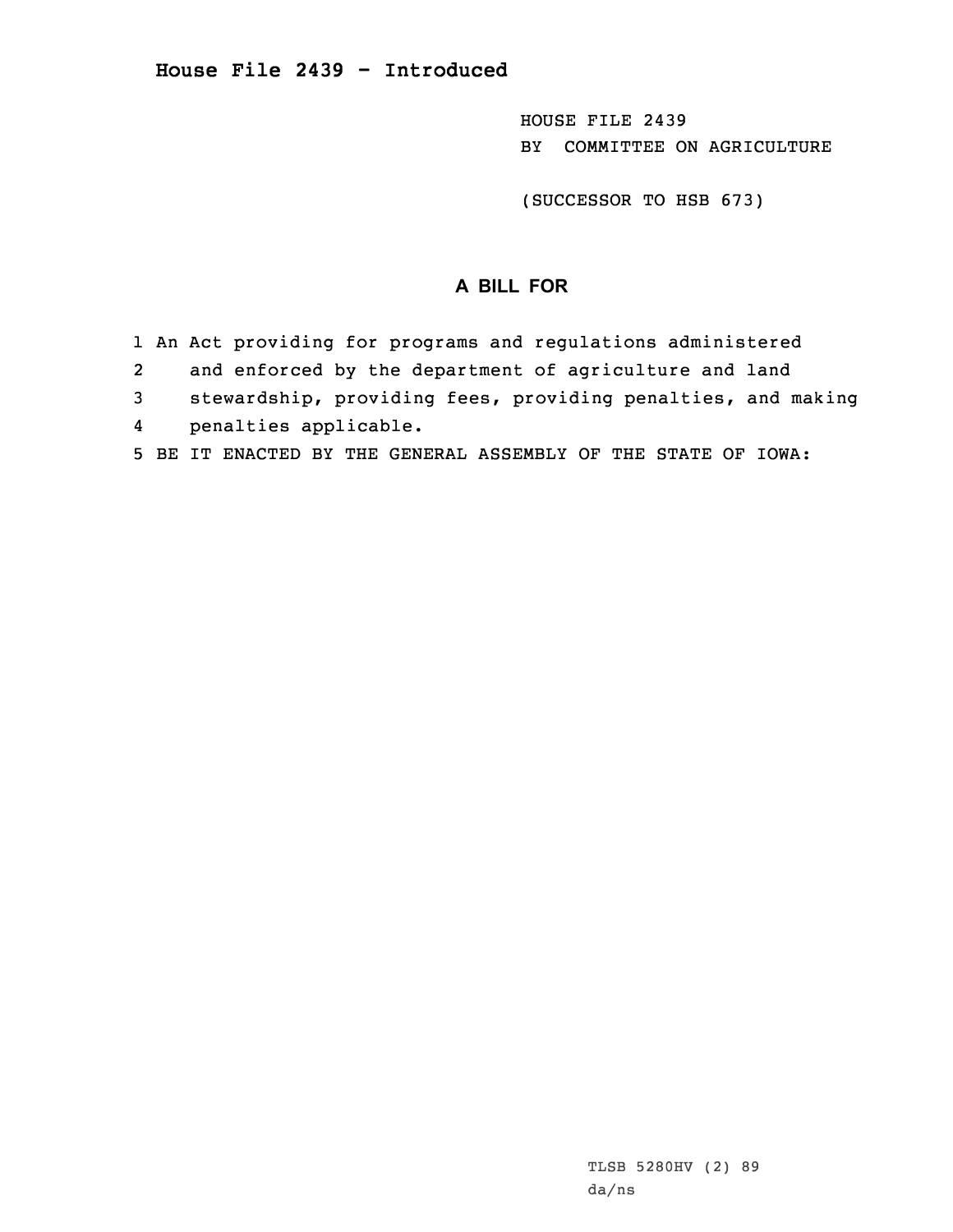| ı              | DIVISION I                                                                |
|----------------|---------------------------------------------------------------------------|
| $\overline{a}$ | CHOOSE IOWA PROMOTIONAL PROGRAM                                           |
| 3              | Section 1. Section 159.20, Code 2022, is amended by adding                |
| 4              | the following new subsection:                                             |
| 5              | NEW SUBSECTION.<br>1A. The department shall establish and                 |
|                | 6 administer a choose Iowa promotional program as provided in             |
|                | 7 part 2 of this subchapter, in order to provide consumers                |
|                | 8 a choice in purchasing food items that originate as an                  |
|                | 9 agricultural commodity produced on Iowa farms.                          |
| 10             | Sec. 2. NEW SECTION. 159.26 Definitions.                                  |
| 11             | As used in this part:                                                     |
| 12             | "Food item" means any of the following:<br>$\mathbf 1$ .                  |
| 13             | A perishable item derived from an agricultural commodity,<br>$\partial$ . |
|                | 14 or processed from an agricultural commodity, that is fit for           |
|                | 15 human consumption.                                                     |
| 16             | Honey produced from bees in a managed beehive.<br>b.                      |
| $17 \,$        | 2. "Iowa farm" means land in this state used to produce an                |
|                | 18 agricultural commodity.                                                |
| 19             | 3. "Process" means to prepare a food item in a manner that                |
|                | 20 allows it to be fit for human consumption.                             |
| 21             | 4. "Program" means the choose Iowa promotional program                    |
|                | 22 established in section 159.29.                                         |
| 23             | Sec. 3. NEW SECTION. 159.28 Administration.                               |
| 24             | The department shall administer the provisions of this part,              |
|                | 25 including by adopting rules pursuant to chapter 17A as it              |
|                | 26 determines are necessary or desirable.                                 |
| 27             | Sec. 4. NEW SECTION. 159.29 Choose Iowa promotional                       |
|                | 28 program.                                                               |
| 29             | 1. The department shall establish and administer a choose                 |
|                | 30 Iowa promotional program to advertise for sale on a retail             |
|                | 31 basis a food item that originates as an agricultural commodity         |
|                | 32 produced on an Iowa farm, and that may include any of the              |
|                | 33 following:                                                             |
| 34             | a. An agricultural commodity, except that it may be prepared              |
|                | 35 for sale by washing or packaging in this state.                        |

-1-

LSB 5280HV (2) 89  $da/ns$   $1/18$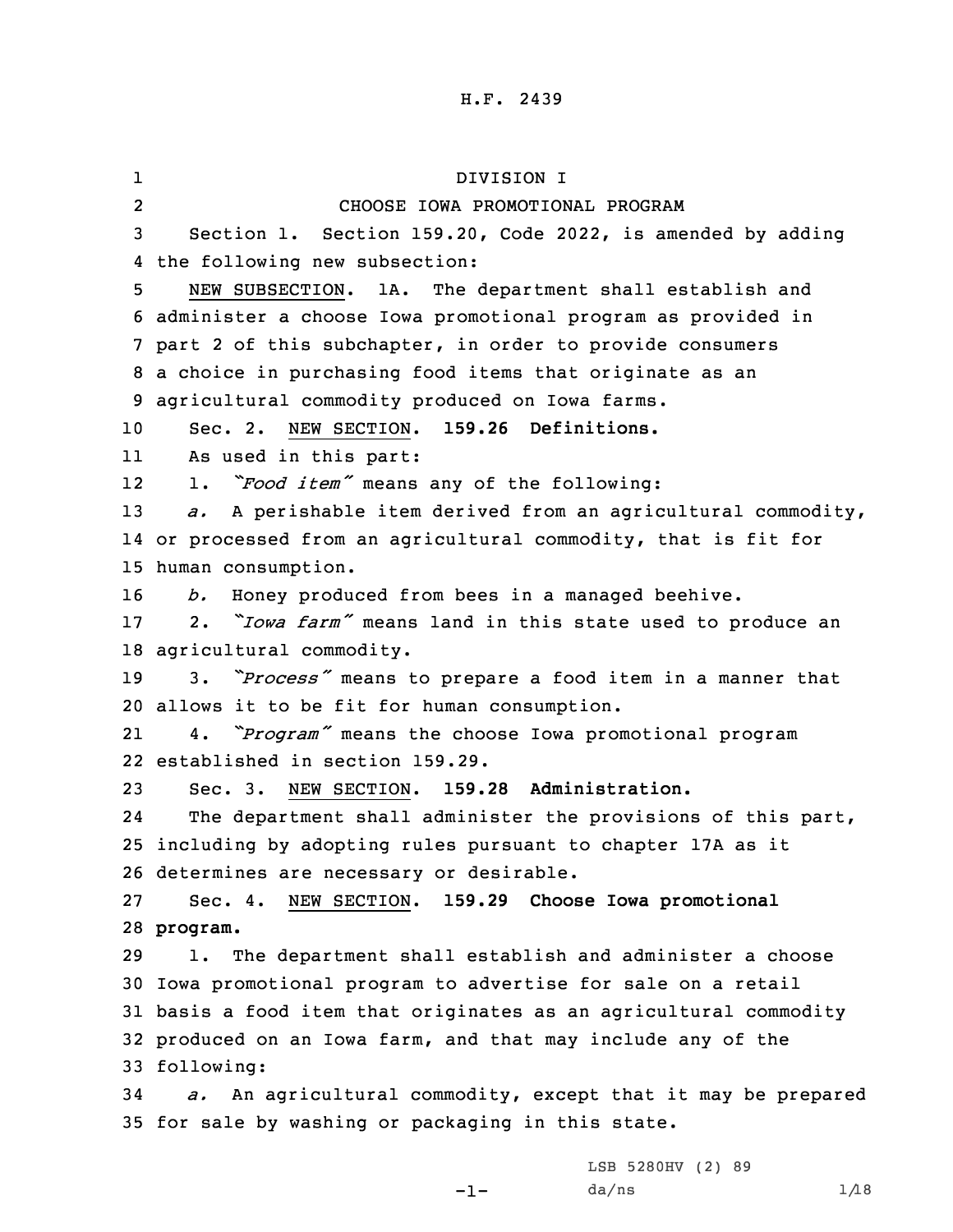1 *b.* <sup>A</sup> product, if it is processed in this state and any of 2 its ingredients originate as an agricultural commodity produced 3 on an Iowa farm.

4 2. *a.* The department may adopt rules further defining 5 an Iowa farm and describing how an agricultural commodity 6 originates on an Iowa farm.

 *b.* The department may adopt rules providing for the acceptable use of ingredients originating from agricultural commodities not produced on Iowa farms. In adopting the rules, the department may consider whether the ingredient is an incidental additive or other component that the department determines is insignificant.

13 Sec. 5. NEW SECTION. **159.30 Choose Iowa logo.**

14 1. As part of the program, the department may establish 15 <sup>a</sup> choose Iowa logo to identify <sup>a</sup> food item originating as an 16 agricultural commodity produced on an Iowa farm.

 2. The department may register the choose Iowa logo as <sup>a</sup> mark with the secretary of state under chapter 548. If allowed under federal law, the department may also register the logo as <sup>a</sup> trademark with the United States patent and trademark office or as <sup>a</sup> copyright with the United States copyright office.

22 3. This section does not require the department to <sup>23</sup> incorporate the name "choose Iowa" as part of <sup>a</sup> mark, 24 trademark, or copyright, if such name is already protected by 25 state or federal law.

 4. If the department registers <sup>a</sup> mark with the secretary of state, registers <sup>a</sup> trademark with the United States patent and trademark office, or registers <sup>a</sup> copyright with the United States copyright office under this section, the state of Iowa shall be named as the owner of the mark, trademark, or copyright.

32 5. The use of <sup>a</sup> choose Iowa logo does not do any of the 33 following:

34 *a.* Provide an express or implied guarantee or warranty 35 concerning the safety, fitness, merchantability, or use of <sup>a</sup>

 $-2-$ 

LSB 5280HV (2) 89  $da/ns$  2/18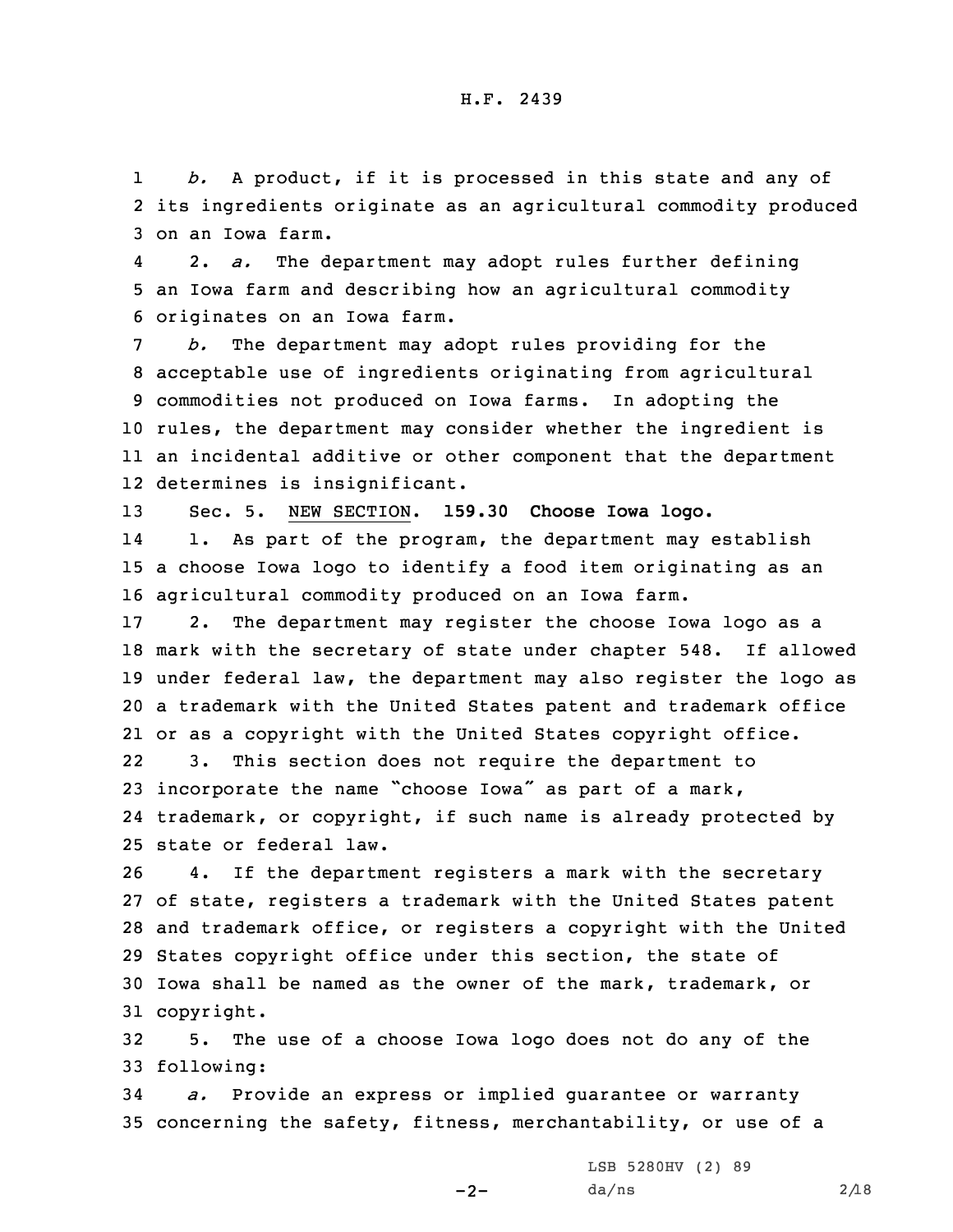1 food item.

2 *b.* Supersede, revise, or replace <sup>a</sup> state or federal labeling 3 requirement, including but not limited to <sup>a</sup> provision in the 4 federal Fair Packaging and Labeling Act, 15 U.S.C. §1451 et 5 seq.

6 *c.* Indicate the grade, specification, standard, or value of 7 any food item.

8 Sec. 6. NEW SECTION. **159.31 Choose Iowa licensing agreement** 9 **—— fees.**

 1. <sup>A</sup> person may apply to the department to participate in the choose Iowa promotional program according to procedures established by rules adopted by the department. The department shall evaluate and approve or disapprove applications based on criteria established by rules adopted by the department. The department may disapprove an application if the department determines the applicant's use of the choose Iowa logo would be associated with the consumption of an adulterated or illegal food item.

 2. The department may enter into <sup>a</sup> licensing agreement with <sup>a</sup> person participating in the program. The participating person may use the choose Iowa logo to advertise <sup>a</sup> food item originating as an agricultural commodity produced on an Iowa farm, subject to terms and conditions required by rules adopted by the department. <sup>A</sup> licensing agreement shall not be for more than one year.

26 3. The department shall establish application and license 27 fees by rules adopted by the department.

28 Sec. 7. NEW SECTION. **159.31A Choose Iowa fund.** 29 1. <sup>A</sup> choose Iowa fund is established in the state treasury 30 under the management and control of the department.

 2. The fund shall include moneys collected as fees by the department as provided in section 159.31, moneys appropriated by the general assembly, and other moneys available to and obtained or accepted by the department, including moneys from public or private sources.

 $-3-$ 

LSB 5280HV (2) 89  $da/ns$  3/18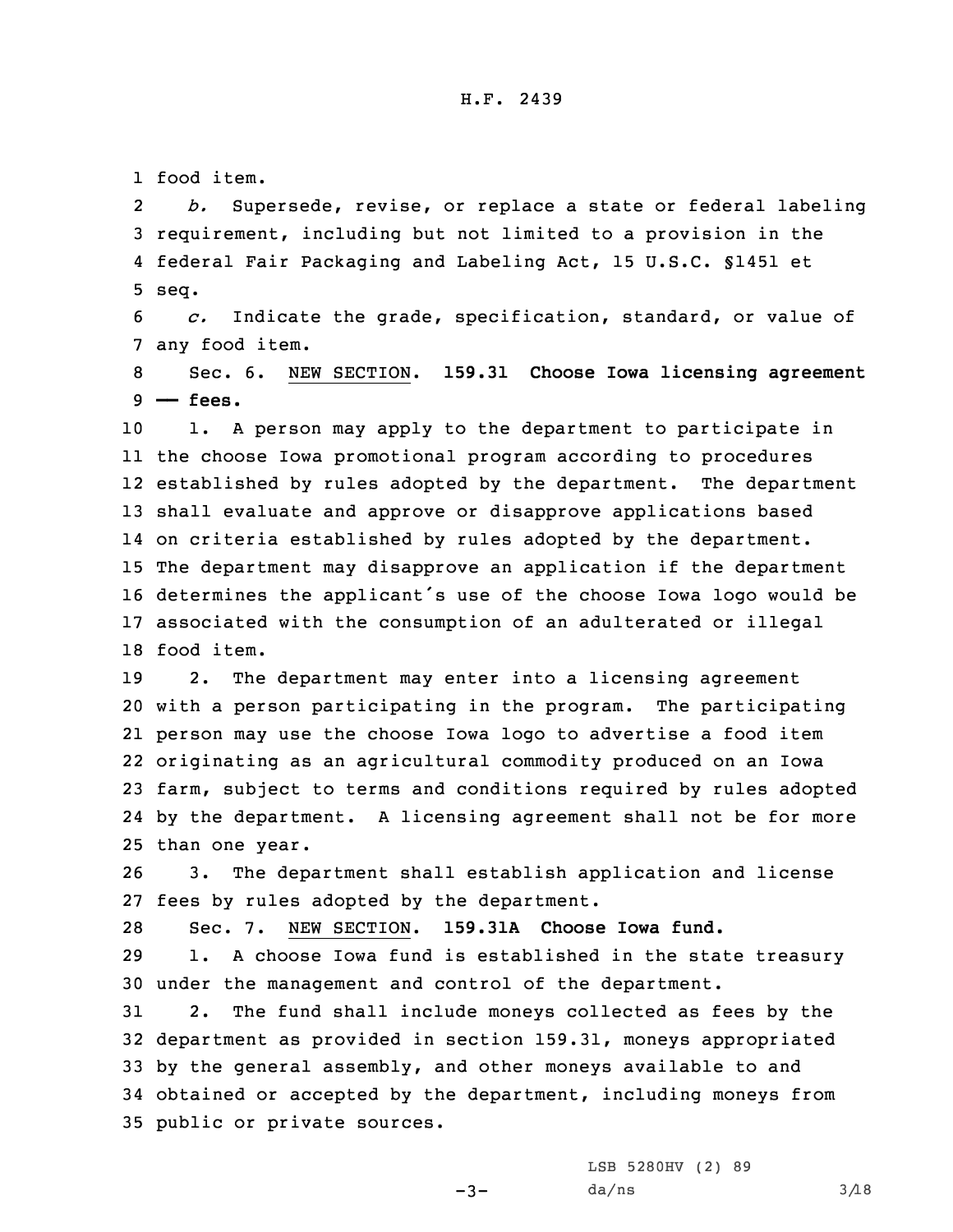1 3. Moneys in the fund are appropriated to the department and shall be used exclusively to carry out the provisions of this part as determined and directed by the department, and shall not require further special authorization by the general assembly. 4. *a.* Notwithstanding section 12C.7, interest or earnings on moneys in the fund shall be credited to the fund. *b.* Notwithstanding section 8.33, moneys in the fund that remain unencumbered or unobligated at the end of <sup>a</sup> fiscal year shall not revert. 11Sec. 8. DIRECTIONS TO CODE EDITOR - TRANSFER. 12 1. The Code editor is directed to make the following transfer: 14 Section 159.27 to section 159.25. 2. The Code editor shall correct internal references in the Code and in any enacted legislation as necessary due to the enactment of this section. Sec. 9. DIRECTIONS TO CODE EDITOR —— PARTS. The Code editor is directed to divide the provisions in chapter 159, subchapter II, as amended, enacted, or transferred in this division of this Act, into parts as follows: 22 1. Part 1, including sections 159.20 through 159.25. 2. Part 2, including sections 159.26 through 159.31A. 24 DIVISION II REGULATION OF PESTICIDES Sec. 10. Section 206.12, subsection 3, Code 2022, is amended to read as follows: 3. The registrant, before selling or offering for sale any pesticide for use in this state, shall register each brand and grade of such pesticide with the secretary upon forms furnished by the secretary, and the secretary shall set the registration 32 fee annually at one-fifth of one percent of gross sales within this state with <sup>a</sup> minimum fee of two hundred fifty dollars and 34 a maximum fee of three thousand hundred dollars for each and every brand and grade to be offered for sale in this state

LSB 5280HV (2) 89

 $-4-$ 

 $da/ns$  4/18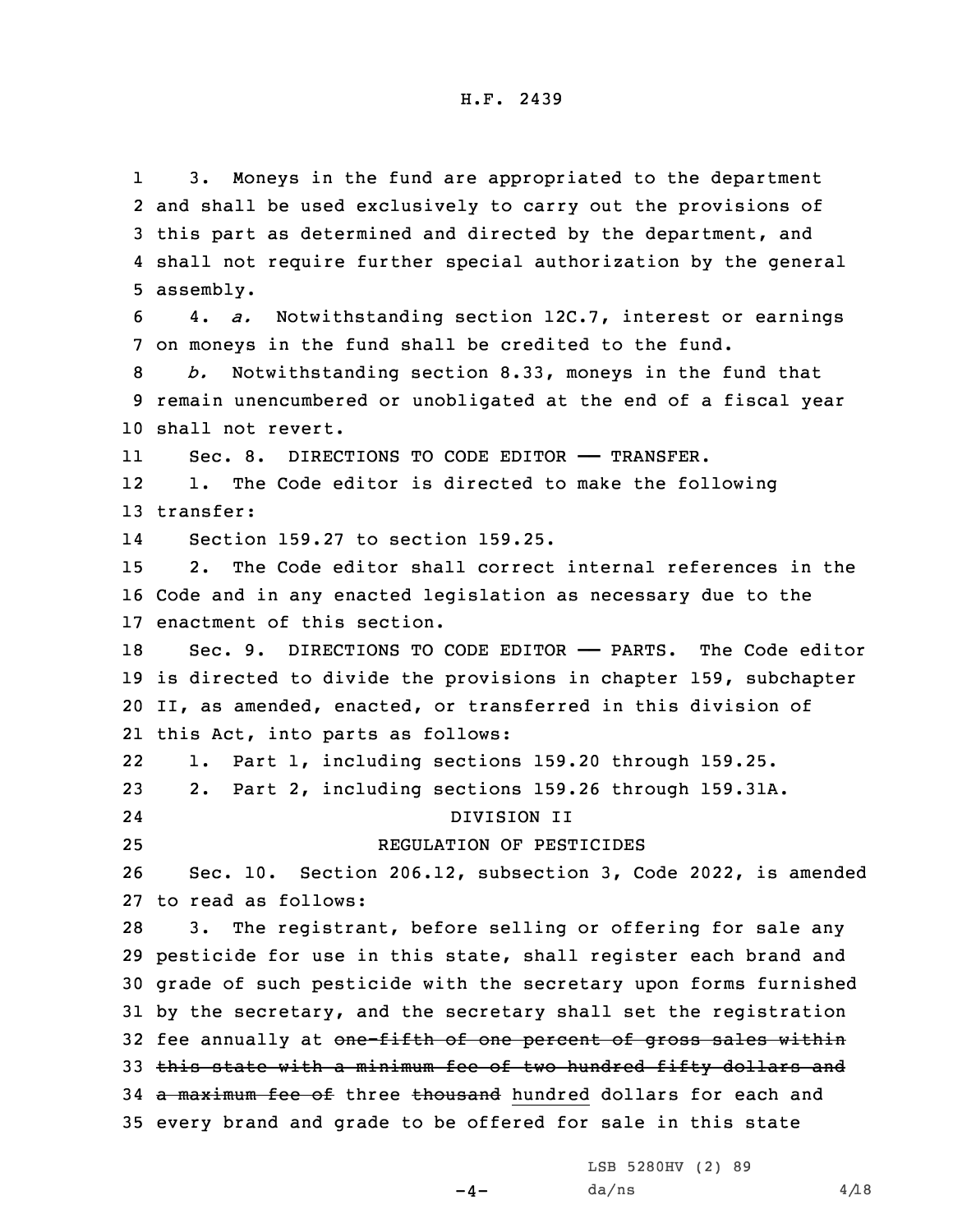1 e<del>xcept as otherwise provided</del>. The annual registration fee for 2 products with gross annual sales in this state of less than 3 one million five hundred thousand dollars shall be the greater 4 <del>of two hundred fifty dollars or one-fifth of one percent of</del> 5 the gross annual sales as established by affidavit of the 6 registrant. The secretary shall adopt by rule exemptions to 7 the minimum fee. Fifty dollars of each fee collected shall be 8 deposited in the general fund of the state, shall be subject 9 to the requirements of [section](https://www.legis.iowa.gov/docs/code/2022/8.60.pdf) 8.60, and shall be used only 10 for the purpose of enforcing the provisions of this [chapter](https://www.legis.iowa.gov/docs/code/2022/206.pdf) 11 and the remainder of each fee collected shall be placed in the 12 agriculture management account of the groundwater protection 13 fund. 14 Sec. 11. Section 206.19, subsection 5, paragraph b, Code 15 2022, is amended to read as follows: 16 *b.* The amount of the civil penalty that may be assessed 17 for each violation committed by a commercial applicator or 18 private applicator shall not exceed five hundred dollars for 19 each offense. 20 DIVISION III 21 REGULATION OF MOTOR FUELS 22 Sec. 12. Section 214A.1, subsections 2, 5, and 13, Code 23 2022, are amended to read as follows: 24 2. *"A.S.T.M. ASTM international"* means the American society 25 for testing and materials international. <sup>26</sup> 5. *"Biodiesel"* means <sup>a</sup> renewable fuel comprised of 27 mono-alkyl esters of long-chain fatty acids derived from 28 vegetable oils or animal fats, which is manufactured by the 29 use of <sup>a</sup> transesterification reaction, and which meets the 30 standards provided in [section](https://www.legis.iowa.gov/docs/code/2022/214A.2.pdf) 214A.2. <sup>31</sup> 13. *"E-85 gasoline"* or *"E-85"* means ethanol blended gasoline 32 formulated with a percentage of between seventy sixty-eight 33 and eighty-five eighty-three percent by volume of ethanol, if 34 the formulation excludes <sup>a</sup> denaturant, and which meets the 35 standards provided in [section](https://www.legis.iowa.gov/docs/code/2022/214A.2.pdf) 214A.2.

 $-5-$ 

LSB 5280HV (2) 89  $da/ns$  5/18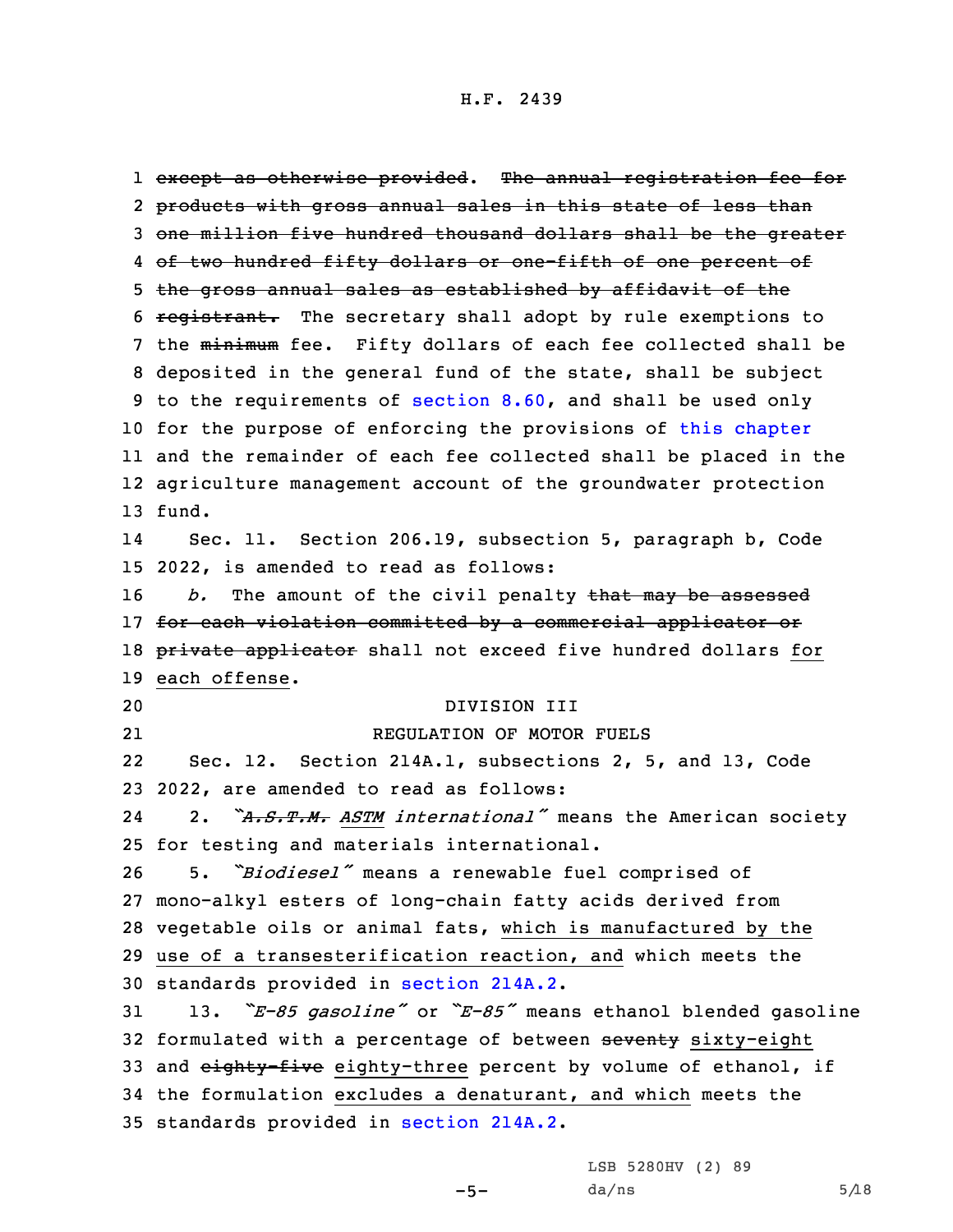1 Sec. 13. NEW SECTION. **214A.1A Administration and** 2 **enforcement.**

3 This chapter shall be administered and enforced by the 4 department which may adopt rules under chapter 17A to carry out 5 the provisions of this chapter.

6 Sec. 14. Section 214A.2, Code 2022, is amended to read as 7 follows:

8 **214A.2 Tests and standards Standards and classifications.** 9 1. *a.* The department shall adopt rules pursuant to chapter 10 17A for carrying out this [chapter](https://www.legis.iowa.gov/docs/code/2022/214A.pdf). The rules may include but ll <del>are not limited to specifications</del> establishing departmental 12 standards relating to motor <del>fuel, including but not limited to</del> 13 renewable fuel such as ethanol blended gasoline, biobutanol 14 <del>blended gasoline, biodiesel, biodiesel blended fuel,</del> fuels and 15 motor fuel components such as an oxygenate.

16 *b.* In the interest of uniformity, the department shall 17 adopt by reference other in part or in whole, as some of its <sup>18</sup> departmental standards described in paragraph *"a"*, applicable 19 specifications relating to tests and standards for motor fuel, 20 including renewable fuel and motor fuel components, adopted by 21 ASTM international and applicable requirements established by 22 the United States environmental protection agency and A.S.T.M. 23 international.

24 2. Octane number shall conform to the average of values 25 obtained from the A.S.T.M. ASTM international D2699 research 26 method and the A.S.T.M. ASTM international D2700 motor method. 27 *a.* Octane number for regular grade unleaded gasoline shall 28 follow the specifications of A.S.T.M. ASTM international but 29 shall not be less than eighty-seven.

30 *b.* Octane number for premium grade unleaded gasoline shall 31 follow the specifications of A.S.T.M. ASTM international but 32 shall not be less than ninety ninety-one.

33 3. *a.* For motor fuel advertised for sale or sold as 34 gasoline by <sup>a</sup> dealer, the motor fuel must meet requirements 35 for that type of motor fuel and its additives established by

 $-6-$ 

LSB 5280HV (2) 89  $da/ns$  6/18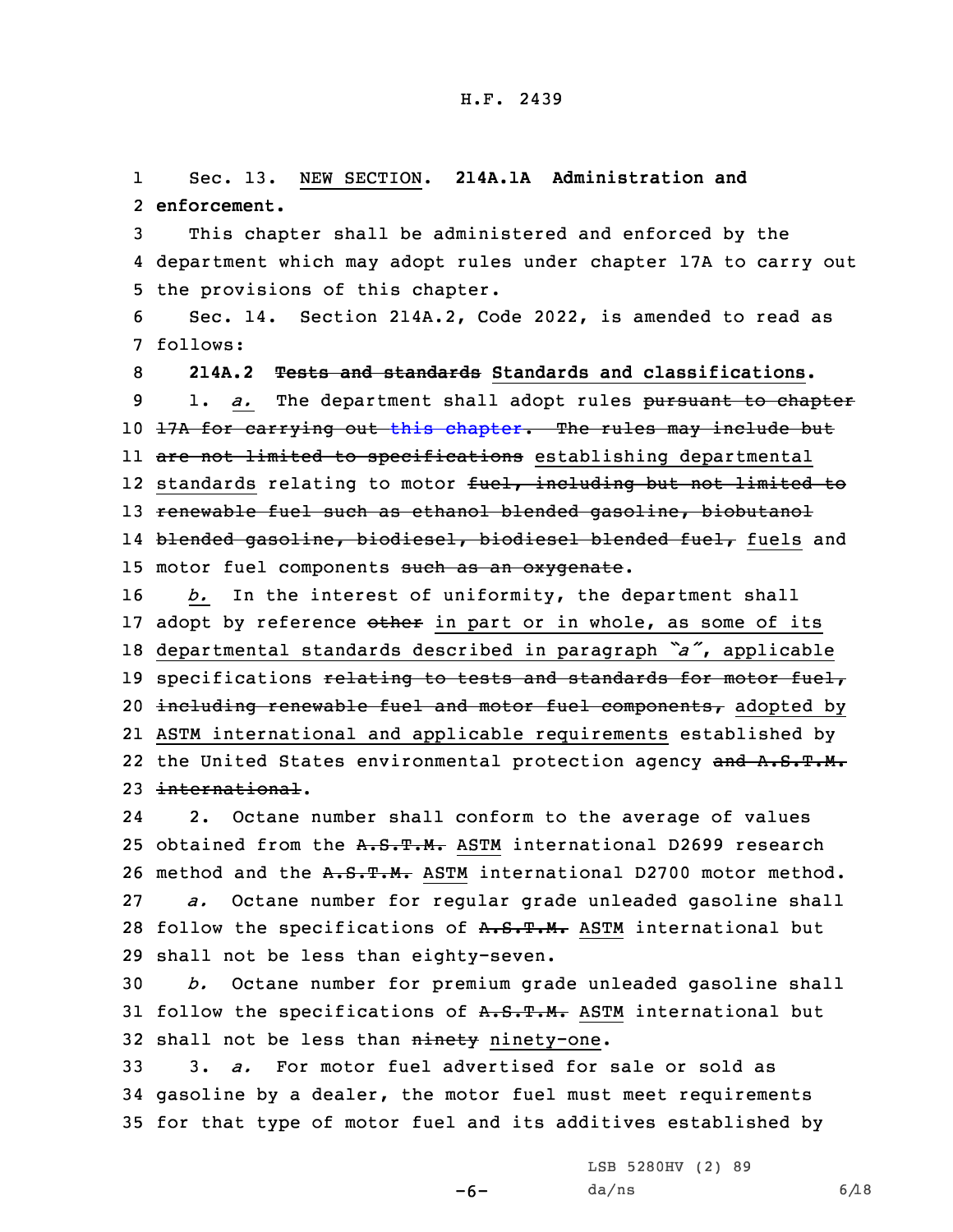1 the United States environmental protection agency including as 2 provided under 42 U.S.C. §7545.

 *b.* If the motor fuel is advertised for sale or sold as 4 ethanol blended gasoline, the motor fuel must comply with meet departmental standards which shall meet all of the following requirements including as follows:

7 (1) Ethanol must be an agriculturally derived ethyl alcohol 8 that meets A.S.T.M. departmental standards based in part or in 9 whole on ASTM international specification D4806 for denatured 10 fuel ethanol for blending with gasoline for use as automotive ll spark-ignition engine fuel, or a successor <del>A.S.T.M.</del> ASTM 12 international specification, <del>as</del> established by <del>rules adopted</del> 13 by the department rule.

14(2) Gasoline blended with ethanol must meet requirements 15 established by rules adopted departmental standards based 16 in part or in whole based on A.S.T.M. ASTM international 17 specification D4814, or <sup>a</sup> successor ASTM international 18 specification, established by rule.

19 (3) (a) For ethanol blended gasoline, at least nine ten 20 percent by volume must be fuel grade ethanol. In addition, the 21 <del>following applies:</del>

22 $(a)$  (b) For the period beginning on September 16 and 23 ending on May 31 of each year, the state grants <sup>a</sup> waiver of 24 one pound per square inch from the A.S.T.M. ASTM international 25 D4814 specification for Reid vapor pressure requirement, or 26 <sup>a</sup> successor ASTM international specification, established by 27 rule.

28 (b) For the period beginning on June 1 and ending on September 15 of each year the United States environmental protection agency must grant <sup>a</sup> one pound per square inch waiver 31 for ethanol blended conventional gasoline with at least nine but not more than ten percent by volume of ethanol pursuant to 40 C.F.R. [§80.27](https://www.law.cornell.edu/cfr/text/40/80.27). (4) For standard ethanol blended gasoline, it must be

35 ethanol blended gasoline classified as any of the following:

 $-7-$ 

LSB 5280HV (2) 89  $da/ns$  7/18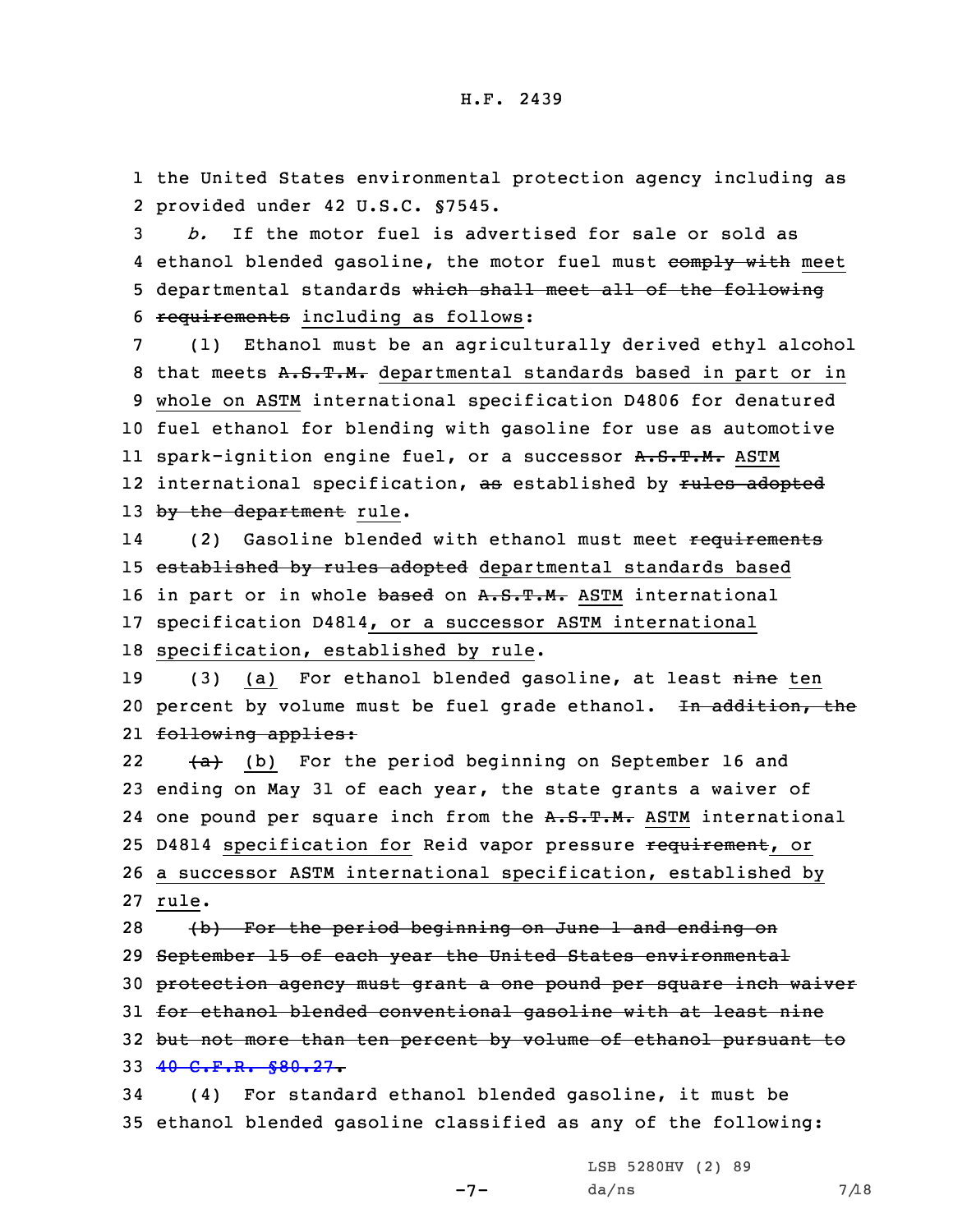1(a) From  $E-9$  E-10 up to but not higher than E-15, if the 2 ethanol blended gasoline meets the departmental standards for 3 that classification as otherwise provided in this paragraph 4 *"b"*.

 (b) Higher than E-15 but not E-85 gasoline, if the classification is authorized by the department pursuant to approval for the use of that classification of ethanol blended gasoline in this state by the United States environmental protection agency, by granting <sup>a</sup> waiver or the adoption of regulations.

11 (5) E-85 gasoline must be an agriculturally derived ethyl 12 alcohol that meets <del>A.S.T.M.</del> departmental standards based in 13 part or in whole on ASTM international specification D5798, 14 described as <sup>a</sup> fuel blend for use in ground vehicles with 15 automotive spark-ignition engines, or a successor A.S.T.M. ASTM 16 international specification, as established by rules adopted 17 by the department rule.

18 *c.* If the motor fuel is advertised for sale or sold as 19 biobutanol blended gasoline, the motor fuel must comply 20 with meet departmental standards which shall meet all of the 21 <del>following requirements</del> as follows:

22 (1) Biobutanol must be an agriculturally derived isobutyl 23 or n-butyl alcohol that meets A.S.T.M. ASTM international 24 specification D7862 for butanol for blending with gasoline for 25 use as automotive spark-ignition engine fuel, or <sup>a</sup> successor 26 A.S.T.M. ASTM international specification, as established by 27 rules adopted by the department rule.

28 (2) Gasoline blended with biobutanol must meet requirements 29 established by rules adopted departmental standards based 30 in part or in whole based on A.S.T.M. ASTM international 31 specification D4814, or <sup>a</sup> successor ASTM international 32 specification, established by rule.

33 4. *a.* For motor fuel advertised for sale or sold as diesel 34 fuel by <sup>a</sup> dealer, the motor fuel must meet requirements for 35 that type of motor fuel and its additives established by the

 $-8-$ 

LSB 5280HV (2) 89  $da/ns$  8/18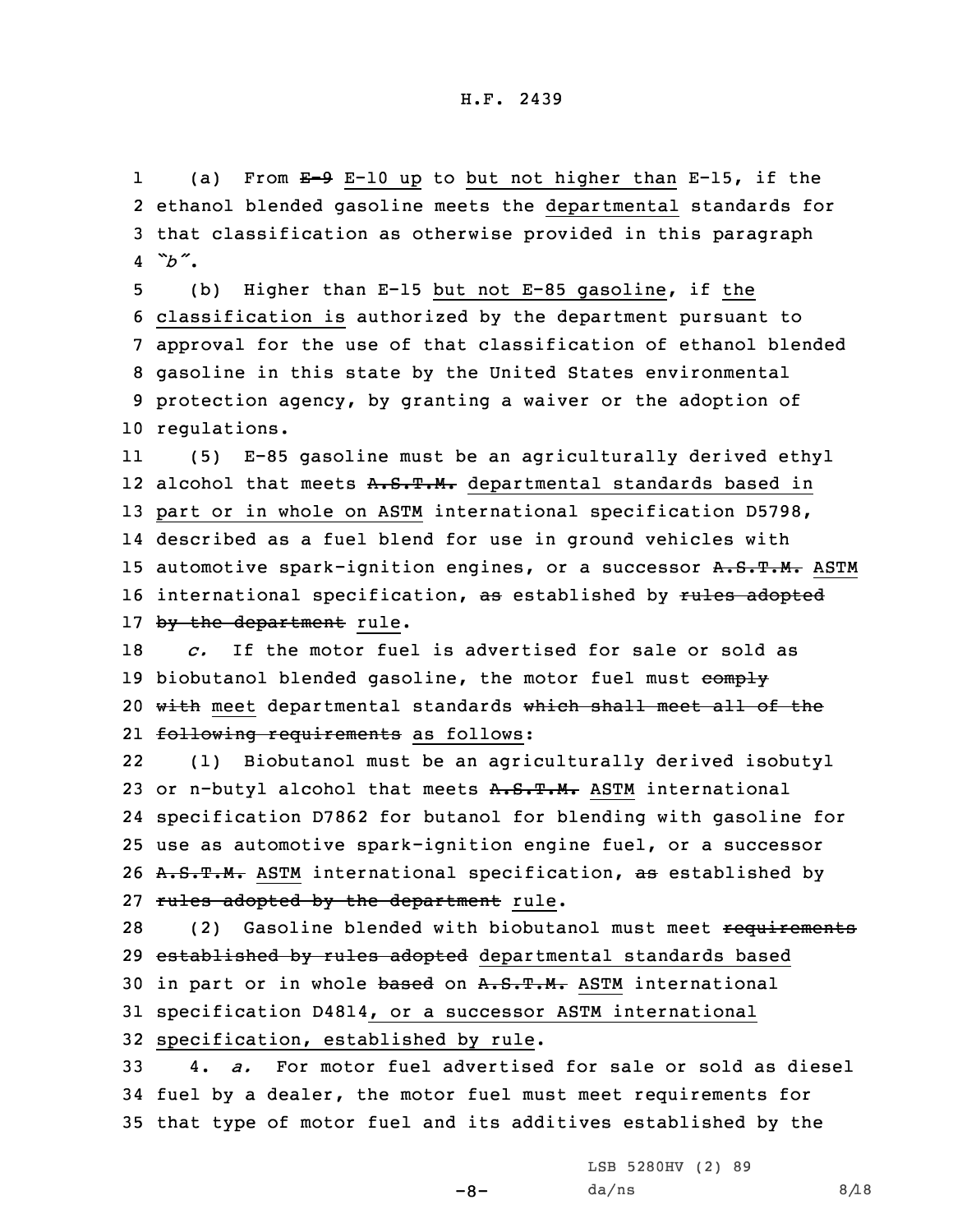1 United States environmental protection agency including as 2 provided under 42 U.S.C. §7545.

3 *b.* If the motor fuel is advertised for sale or sold as 4 biodiesel or biodiesel blended fuel, the motor fuel must  $\overline{\text{comply}}$ 5 with meet departmental standards which shall comply with based 6 in part or in whole on specifications adopted by A.S.T.M. ASTM 7 international for biodiesel or biodiesel blended fuel, to 8 every extent applicable, as determined by rules adopted by the 9 department. the department, subject to the following:

10 (1) Biodiesel must conform to A.S.T.M. meet departmental 11 standards based in whole or in part on ASTM international 12 specification D6751, or a successor A.S.T.M. ASTM international 13 specification, as established by rules adopted by the 14 <del>department</del> rule. The specification shall apply to biodiesel 15 before it leaves its place of manufacture.

16 (2) At least one five percent of biodiesel blended fuel by 17 volume must be biodiesel.

18 (3) The biodiesel may be blended with diesel fuel whose 19 sulfur, aromatic, lubricity, and cetane levels do not comply 20 with A.S.T.M. ASTM international specification D975 grades 21 1-D or 2-D, low sulfur 1-D or 2-D, or ultra-low sulfur grades 22 1-D or 2-D, provided that the finished biodiesel blended fuel 23 meets A.S.T.M. international specification D975 or a successor 24 <del>A.S.T.M. international specification as established by rules</del> 25 adopted by the department departmental standards as required in 26 subparagraph (1).

27 (4) Biodiesel blended fuel classified as B-6 or higher 28 but not higher than B-20 must conform to A.S.T.M. meet 29 departmental standards based in whole or in part on ASTM

30 international specification D7467, or a successor A.S.T.M. ASTM 31 international specification, as established by rules adopted 32 by the department rule.

33 5. Motor fuel shall be classified as follows:

- 34 *a.* (1) Ethanol shall be classified as E-100.
- 35 (2) Ethanol blended gasoline formulated with <sup>a</sup> percentage

LSB 5280HV (2) 89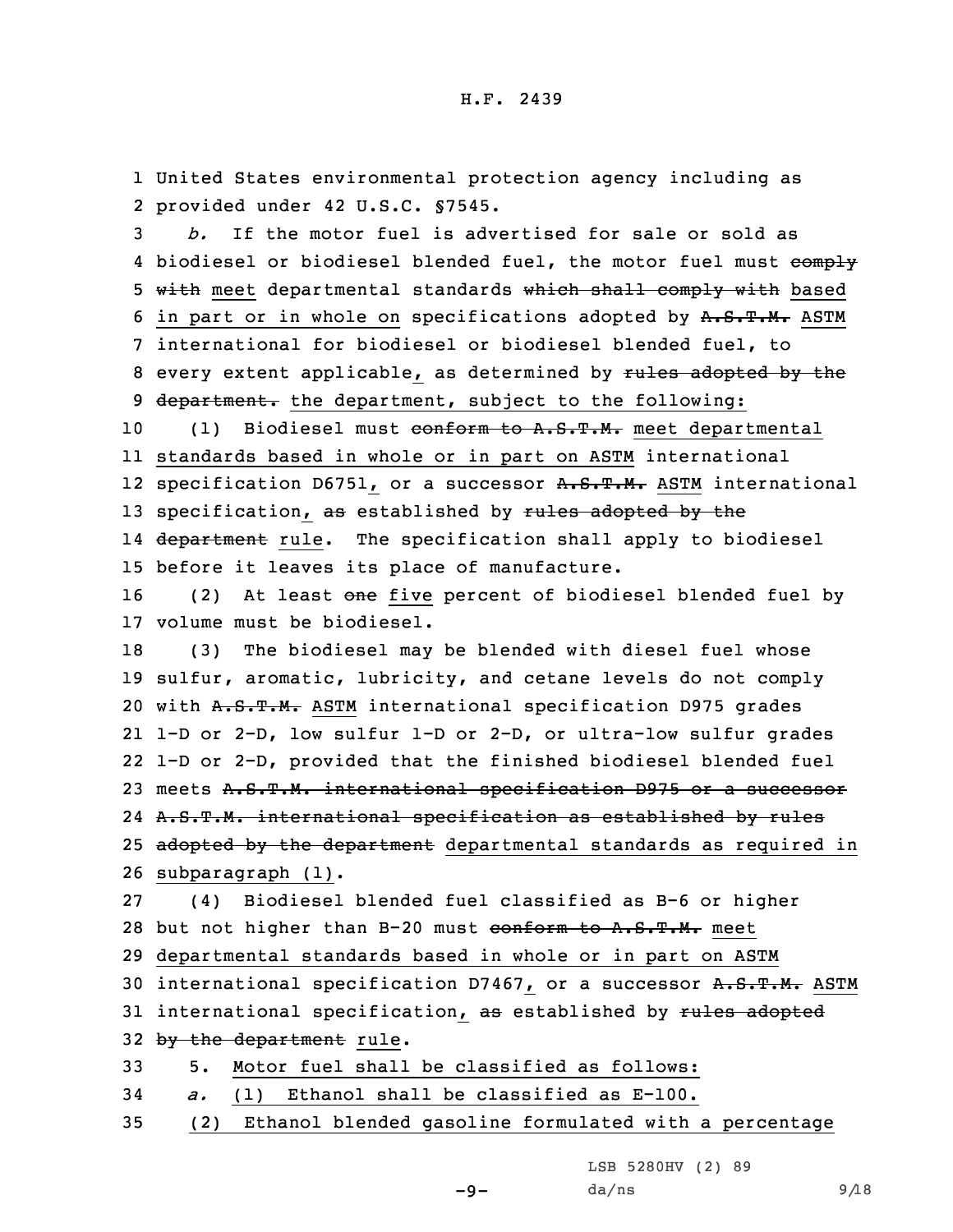of between sixty-eight and eighty-three percent by volume of ethanol shall be classified as E-85. (3) Ethanol blended gasoline, other than ethanol blended 4 gasoline classified as E-85, shall be <del>designated</del> classified as E-xx where "xx" is the volume percent of ethanol in the ethanol

6 blended gasoline.

 *b.* (1) Biobutanol shall be classified as Bu-100. 8 (2) Biobutanol blended gasoline shall be designated classified as Bu-xx where "xx" is the volume percent of biobutanol in the biobutanol blended gasoline.

11*c.* (1) Biodiesel shall be classified as B-100.

12 (2) Biodiesel blended fuel shall be designated classified <sup>13</sup> as B-xx where "xx" is the volume percent of biodiesel. 146. Motor fuel shall not contain more than trace amounts of

15 MTBE, as provided in section [214A.18](https://www.legis.iowa.gov/docs/code/2022/214A.18.pdf).

16 Sec. 15. Section 214A.2A, subsection 1, Code 2022, is 17 amended to read as follows:

18 1. Fuel which is sold or is kept, offered, or exposed for 19 sale as kerosene shall be labeled as kerosene. The label shall <sup>20</sup> include the word "kerosene" or the designation "K1 kerosene", 21 and shall indicate that the kerosene is in compliance with the 22 standard specification adopted by A.S.T.M. ASTM international 23 specification D3699 (1982), or a successor ASTM international 24 specification, established by rules adopted by the department.

25 Sec. 16. Section 214A.2B, Code 2022, is amended to read as 26 follows:

27 **214A.2B Laboratory for motor fuel and biofuels.**

 <sup>A</sup> laboratory for motor fuel and biofuels is established at <sup>a</sup> community college which is engaged in biofuels testing on July 1, 2007, and which testing includes but is not limited to B-20 biodiesel fuel testing for motor trucks and the ability of 32 biofuels to meet A.S.T.M. ASTM international standards. The laboratory shall conduct testing of motor fuel sold in this state and biofuel which is blended in motor fuel in this state to ensure that the motor fuel or biofuels meet the requirements

 $-10-$ 

LSB 5280HV (2) 89  $da/ns$  10/18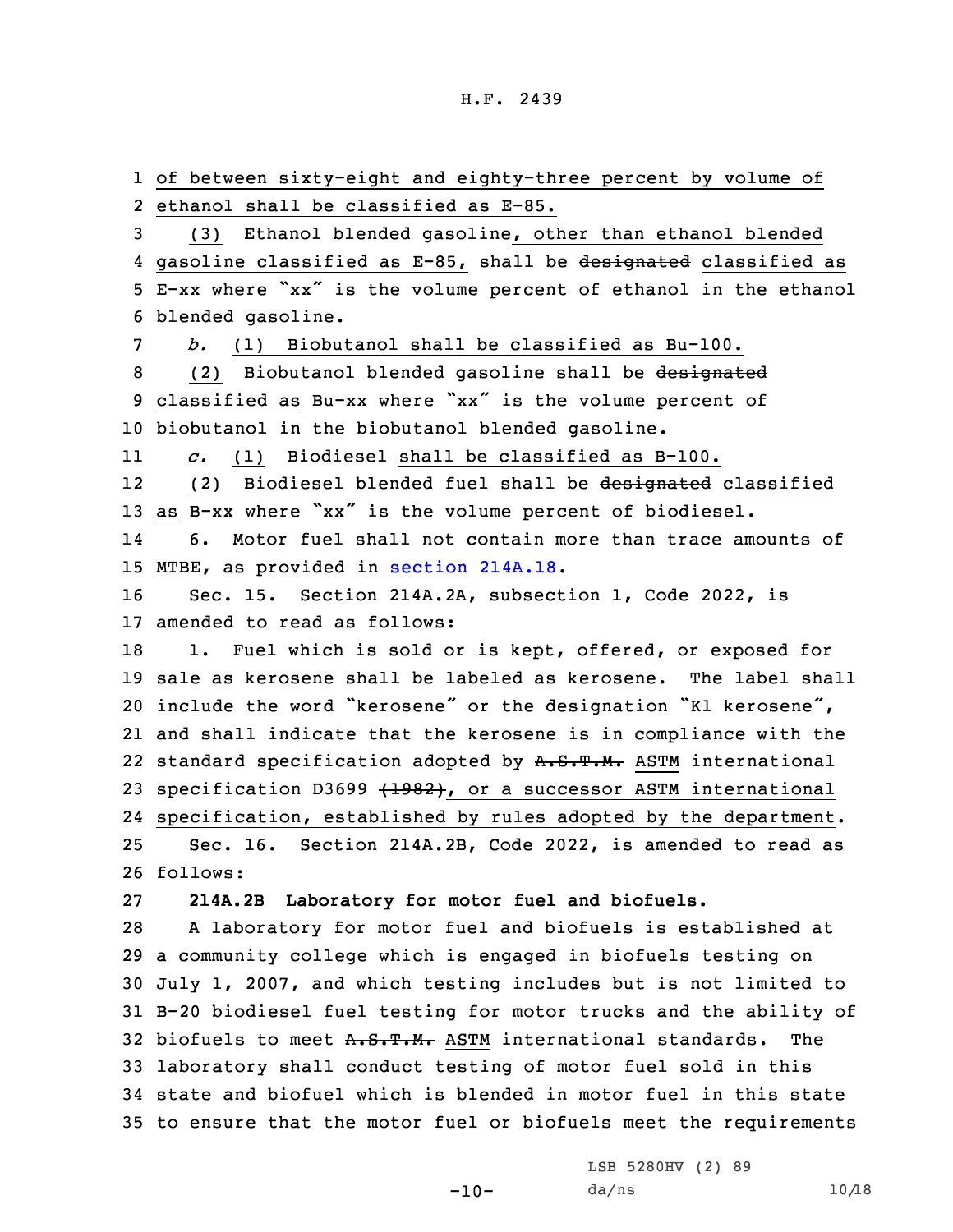1 in [section](https://www.legis.iowa.gov/docs/code/2022/214A.2.pdf) 214A.2.

2 Sec. 17. Section 214A.3, Code 2022, is amended to read as 3 follows:

4**214A.3 Advertising.**

5 1. For all motor fuel, a A person shall not knowingly do any 6 of the following:

7 *a*. 1. Advertise the for sale of any motor fuel which that 8 does not meet the standards provided in [section](https://www.legis.iowa.gov/docs/code/2022/214A.2.pdf) 214A.2.

9 *b.* 2. Falsely advertise for sale the quality, type, or kind 10 of any motor fuel or a component of motor fuel.

11 *c.* 3. Add <sup>a</sup> coloring matter to the motor fuel which 12 misleads <sup>a</sup> person who is purchasing the motor fuel about the 13 quality of the motor fuel.

14 4. Falsely advertise for sale the classification of <sup>a</sup> motor 15 fuel as provided in section 214A.2.

16 2. For a renewable fuel, all of the following apply:

17 *a.* <sup>A</sup> person shall not knowingly falsely advertise that <sup>a</sup>

18 motor fuel is a renewable fuel or is not a renewable fuel.

19 *b.* (1) Ethanol blended gasoline sold by <sup>a</sup> dealer shall

20 be designated according to its classification as provided in

21 [section](https://www.legis.iowa.gov/docs/code/2022/214A.2.pdf) 214A.2. However, <sup>a</sup> person advertising E-9 or E-10

22 gasoline may only designate it as ethanol blended gasoline. <sup>A</sup>

23 person advertising ethanol blended gasoline formulated with <sup>a</sup>

24 percentage of between seventy and eighty-five percent by volume

25 of ethanol shall designate it as E-85. <sup>A</sup> person shall not

26 knowingly falsely advertise ethanol blended gasoline by using

27 an inaccurate designation in violation of this subparagraph.

28 (2) A person shall not knowingly falsely advertise

29 biobutanol blended gasoline by using an inaccurate designation 30 as provided in [section](https://www.legis.iowa.gov/docs/code/2022/214A.2.pdf) 214A.2.

31 (3) A person shall not knowingly falsely advertise 32 biodiesel fuel by using an inaccurate designation as provided 33 in [section](https://www.legis.iowa.gov/docs/code/2022/214A.2.pdf) 214A.2.

-11-

34 Sec. 18. Section 214A.5, subsection 2, Code 2022, is amended 35 to read as follows:

> LSB 5280HV (2) 89  $da/ns$  11/18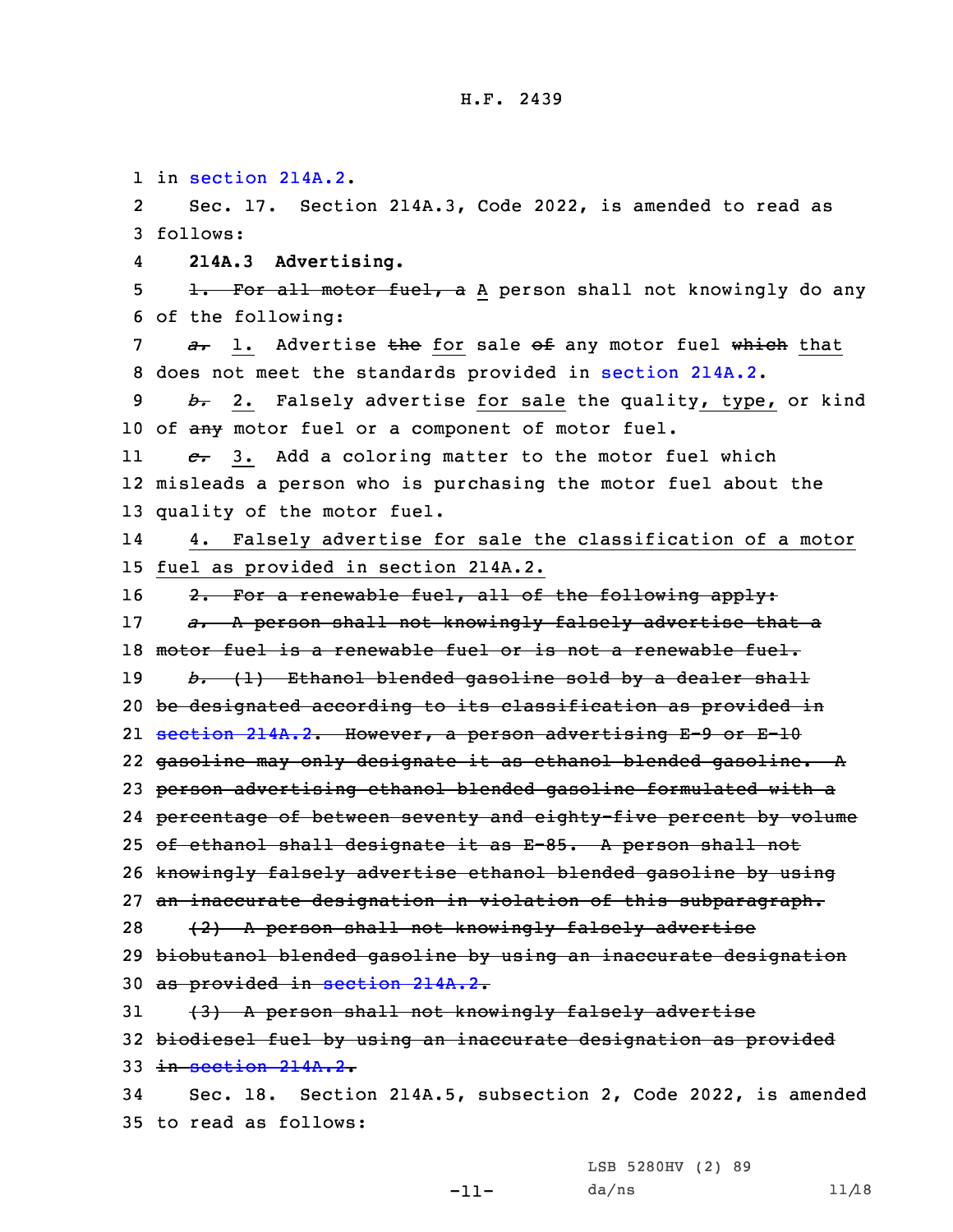1 2. <sup>A</sup> wholesale dealer selling ethanol blended gasoline, 2 biobutanol blended gasoline, or biodiesel blended fuel to 3 <sup>a</sup> purchaser shall provide the purchaser with <sup>a</sup> statement 4 indicating its <del>designation</del> classification as provided in 5 section 214A.2. The statement may be on the sales slip 6 provided in this [section](https://www.legis.iowa.gov/docs/code/2022/214A.5.pdf) or <sup>a</sup> similar document, including but 7 not limited to <sup>a</sup> bill of lading or invoice. 8 Sec. 19. Section 214A.16, Code 2022, is amended to read as 9 follows: 10 **214A.16 Notice of renewable fuel —— decal.** 11 1. *a.* If ethanol blended gasoline is sold from <sup>a</sup> motor 12 fuel pump, the motor fuel pump shall have affixed <sup>a</sup> decal 13 identifying the ethanol blended gasoline. 14 *b.* If the motor fuel pump dispenses ethanol blended gasoline 15 classified as E-11 to E-15 for use in gasoline-powered vehicles 16 not required to be flexible fuel vehicles, the motor fuel pump 17 shall have affixed a decal as prescribed by the United States 18 environmental protection agency. 19 *c.* 1. *a.* If the motor fuel pump dispenses ethanol blended 20 gasoline classified as higher than standard ethanol blended 21 gasoline <del>pursuant to [section](https://www.legis.iowa.gov/docs/code/2022/214A.2.pdf) 214A.2</del> is advertised for sale or 22 sold at <sup>a</sup> retail motor fuel site, the motor fuel dispenser 23 dispensing the ethanol blended gasoline shall be affixed with <sup>a</sup> 24 decal s<del>hall contain language</del> stating that the classification 25 of the ethanol blended gasoline is for use in flexible fuel 26 vehicles. 27 *d*. *b*. If biobutanol blended gasoline is advertised for sale 28 or sold from at a retail motor fuel site, the motor fuel pump, 29 the motor fuel pump dispenser dispensing the biobutanol blended 30 gasoline shall have be affixed with a decal identifying the 31 classification of biobutanol blended gasoline. 32 *e.* If biodiesel fuel is sold from <sup>a</sup> motor fuel pump, the 33 motor fuel pump shall have affixed <sup>a</sup> decal identifying the 34 biodiesel fuel as provided in 16 [C.F.R.](https://www.law.cornell.edu/cfr/text/16/part-306) pt. 306. 35 2. The design and location of the decal shall be prescribed

-12-

LSB 5280HV (2) 89  $da/ns$  12/18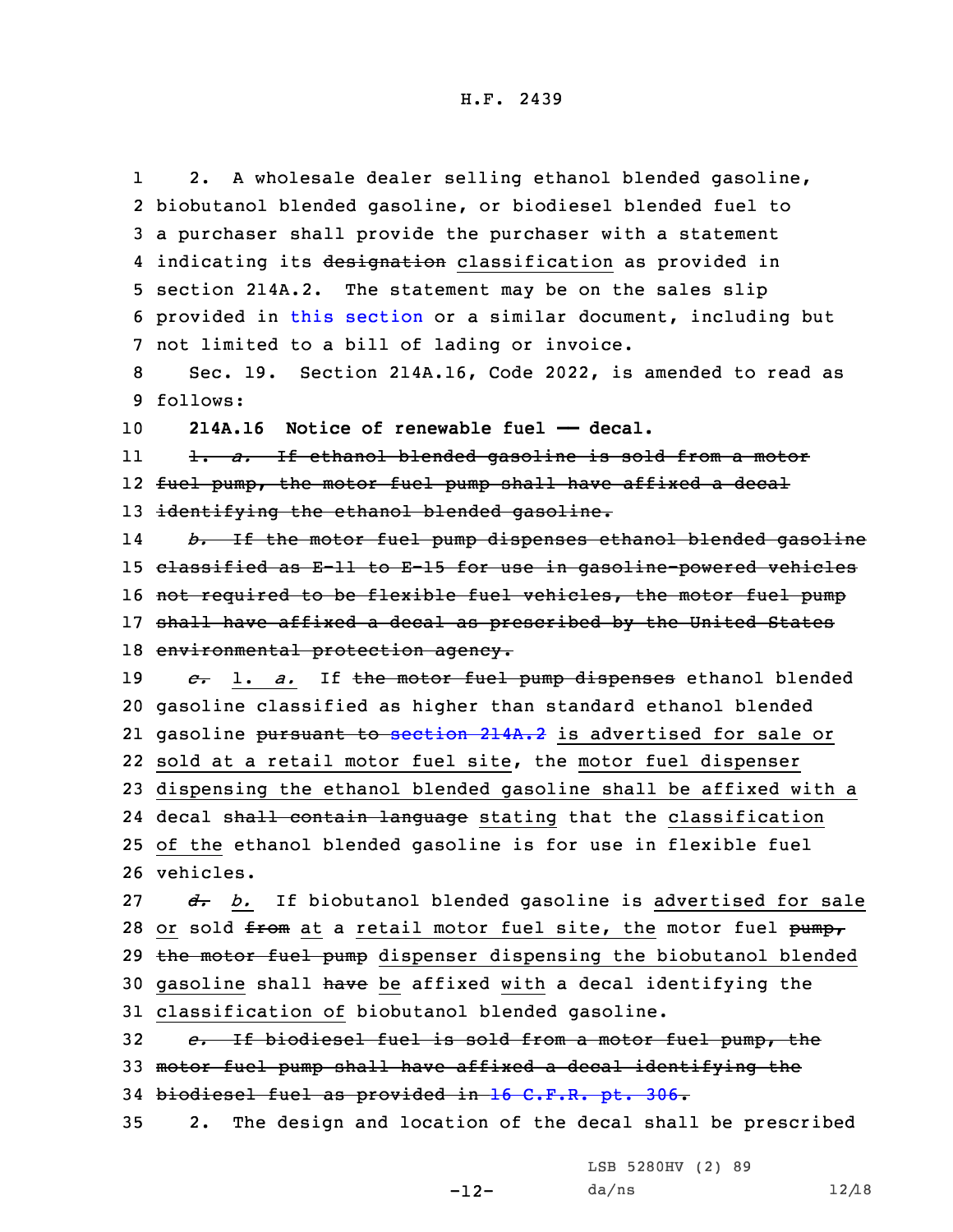by rules adopted by the department. <sup>A</sup> decal identifying <sup>a</sup> renewable fuel shall be consistent with standards adopted pursuant to [section](https://www.legis.iowa.gov/docs/code/2022/159A.6.pdf) 159A.6. The department may approve an 4 application to place a decal in a special location on a pump dispenser or container or use <sup>a</sup> decal with special lettering or colors, if the decal appears clear and conspicuous to the consumer. The application shall be made in writing pursuant to procedures adopted by the department.

9 Sec. 20. Section 452A.12, subsection 2, Code 2022, is 10 amended to read as follows:

11 2. <sup>A</sup> person while transporting motor fuel or undyed special fuel from <sup>a</sup> refinery or marine or pipeline terminal in this state or from <sup>a</sup> point outside this state over the highways of this state in service other than that under subsection 1 shall carry in the vehicle <sup>a</sup> loading invoice showing the name and address of the seller or consignor, the date and place of loading, and the kind and quantity of motor fuel or special fuel loaded, together with invoices showing the kind and quantity of each delivery and the name and address of each purchaser or consignee. An invoice carried pursuant to this subsection for ethanol blended gasoline or biodiesel blended 22 fuel shall state its <del>designation</del> classification as provided in section 214A.2.

24 Sec. 21. Section 455G.31, subsection 1, paragraph b, Code 25 2022, is amended to read as follows:

26 *b.* Ethanol blended gasoline shall be designated classified 27 in the same manner as provided in [section](https://www.legis.iowa.gov/docs/code/2022/214A.2.pdf) 214A.2.

28 EXPLANATION

29 **The inclusion of this explanation does not constitute agreement with** <sup>30</sup> **the explanation's substance by the members of the general assembly.**

31 GENERAL. This bill provides for programs and regulations 32 administered and enforced by the department of agriculture and 33 land stewardship (DALS).

34 CHOOSE IOWA PROMOTIONAL PROGRAM. The bill requires DALS 35 to establish and administer <sup>a</sup> choose Iowa promotional program

 $-13-$ 

LSB 5280HV (2) 89  $da/ns$  13/18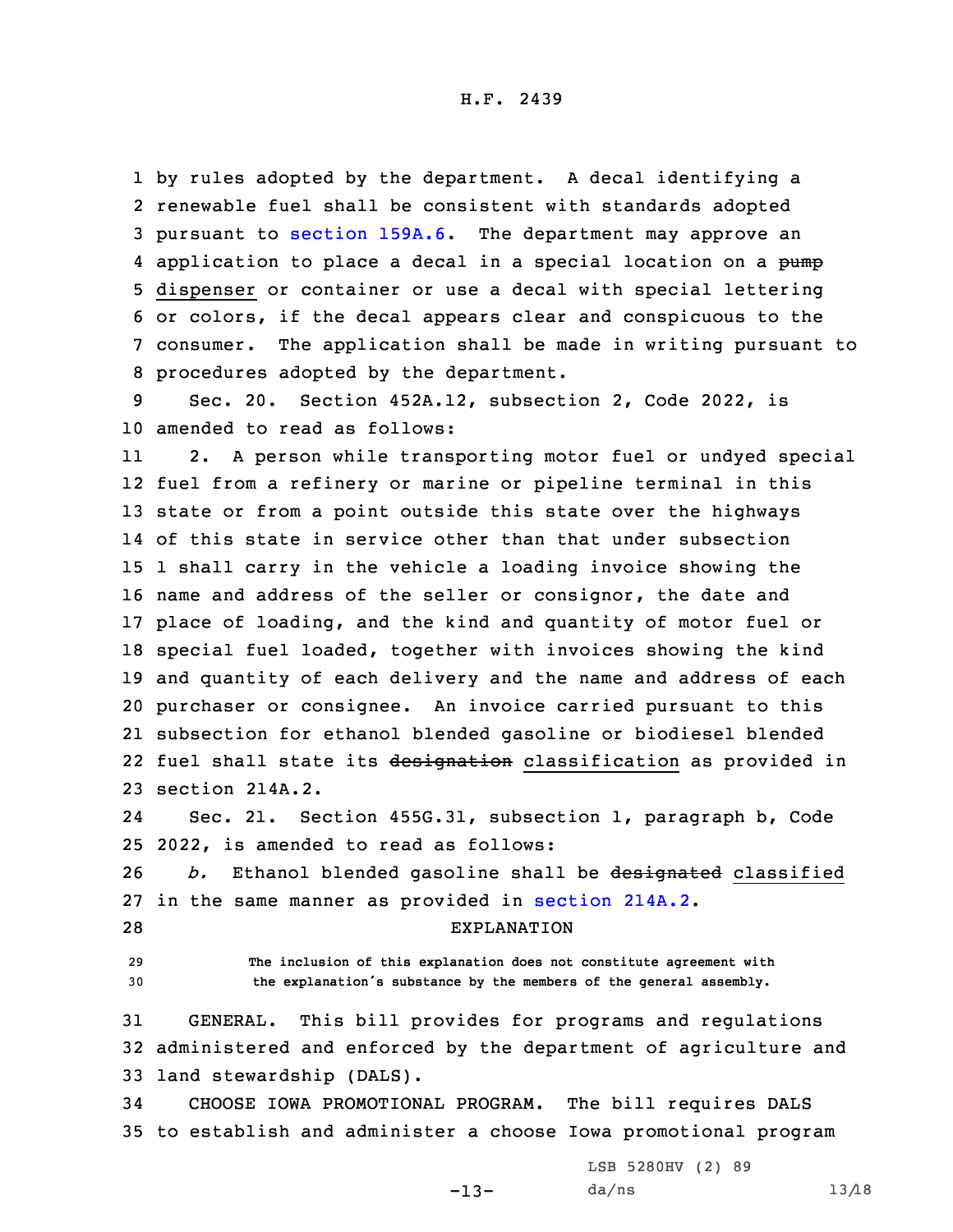(program) in order to provide consumers <sup>a</sup> choice in purchasing <sup>a</sup> food item originating as an agricultural commodity produced on an Iowa farm (amended Code section 159.20). This includes either (1) an agricultural commodity produced on an Iowa farm or (2) <sup>a</sup> product processed in this state, if the product is an agricultural commodity that has been prepared in Iowa, or any of the product's ingredients are agricultural commodities produced on an Iowa farm (new Code section 159.29). DALS is provided discretion to further define what constitutes an Iowa

H.F. 2439

10 farm and describe how an agricultural commodity originates on 11 an Iowa farm.

12 CHOOSE IOWA LOGO. As part of the program, DALS may establish <sup>a</sup> choose Iowa logo (logo) to identify <sup>a</sup> food item originating as an agricultural commodity produced on an Iowa farm. DALS may register the logo as <sup>a</sup> mark with the secretary of state. DALS may also register the logo as <sup>a</sup> trademark with the United States patent and trademark office or as <sup>a</sup> copyright with the United States copyright office. The use of the logo does not create an express or implied warranty; involve state or federal labeling requirements; or indicate the grade, specification, standard, or value of <sup>a</sup> food item (new Code section 159.30). 22 CHOOSE IOWA PROMOTIONAL PROGRAM —— LICENSING AGREEMENTS AND FEES. DALS may enter into <sup>a</sup> licensing agreement (agreement) with <sup>a</sup> person who applies to use the logo. An agreement cannot be for more than five years. DALS must evaluate and approve or disapprove applications based on criteria established by rule. DALS may also establish application and license fees by rule. CHOOSE IOWA FUND. <sup>A</sup> choose Iowa fund (fund) is established in the state treasury under DALS' management and control. The fund includes moneys that DALS collects in fees or otherwise receives, including by appropriation or gift. DALS must use the moneys exclusively to carry out the provisions of the bill. PESTICIDE REGULATION. The bill amends Code chapter 206, "the Pesticide Act of Iowa" (Code section 206.1) which in part regulates commercial and private applicators. Before selling

LSB 5280HV (2) 89

 $-14-$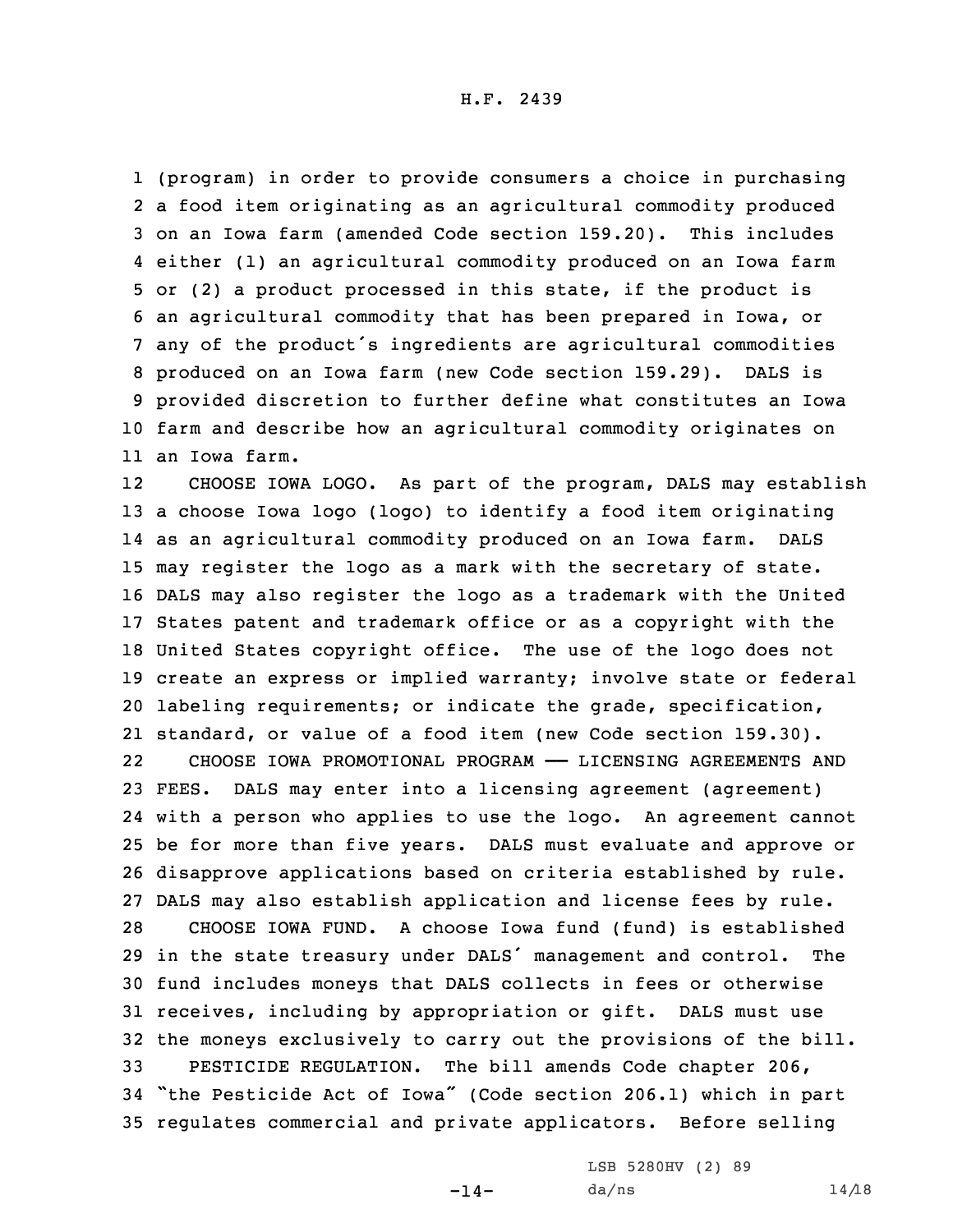1 or offering for sale any pesticide for use in this state, a person must register each brand and grade of that pesticide with DALS. Registration fees are based on <sup>a</sup> percentage of gross sales of that brand or grade in this state with <sup>a</sup> minimum fee of \$250 and <sup>a</sup> maximum fee of \$3,000 (Code section 206.12(3)). The bill replaces that method of calculating the registration fee with <sup>a</sup> flat fee of \$300. Generally, <sup>a</sup> person in business as <sup>a</sup> commercial applicator (applying pesticides to another person's land) must be certified and licensed (Code sections 206.5 and 206.6). <sup>A</sup> private applicator (e.g., <sup>a</sup> farmer) applying <sup>a</sup> restricted use pesticide must be certified (Code section 206.5). During the last regular session, the general assembly enacted SF 482 (2021 Acts, chapter 28) which in part provides that <sup>a</sup> private applicator is subject to the same civil penalty as <sup>a</sup> commercial applicator for violating <sup>a</sup> provision of the Code chapter (amended Code section 206.19). The Act provided that the amount for each violation committed by <sup>a</sup> commercial applicator or private applicator cannot exceed \$500 for each violation. The bill amends the provision by changing the term from "violation" back to "offense". 21 MOTOR FUEL REGULATION —— BACKGROUND. DALS regulates persons advertising for sale or selling motor fuel on <sup>a</sup> wholesale or retail basis (Code chapter 214A) as well as motor fuel infrastructure used to store and dispense motor fuel at <sup>a</sup> retail motor fuel site owned or operated by <sup>a</sup> retail dealer and, in particular, metered motor fuel pumps located at <sup>a</sup> retail motor fuel site (Code chapter 214). Three types of motor fuel are regulated by DALS, including gasoline and diesel fuel (Code section 214A.2), and kerosene (Code sections 214A.2 and 214A.2A) as well as their respective components. <sup>A</sup> biofuel is <sup>a</sup> component used to formulate <sup>a</sup> motor fuel and is closely associated with formulations of both gasoline and diesel fuel. A renewable fuel is <sup>a</sup> term which refers to either <sup>a</sup> biofuel or <sup>a</sup> motor fuel blended with <sup>a</sup> biofuel. A biofuel includes ethanol which is grain alcohol (e.g., derived from corn) used

-15-

LSB 5280HV (2) 89  $da/ns$  15/18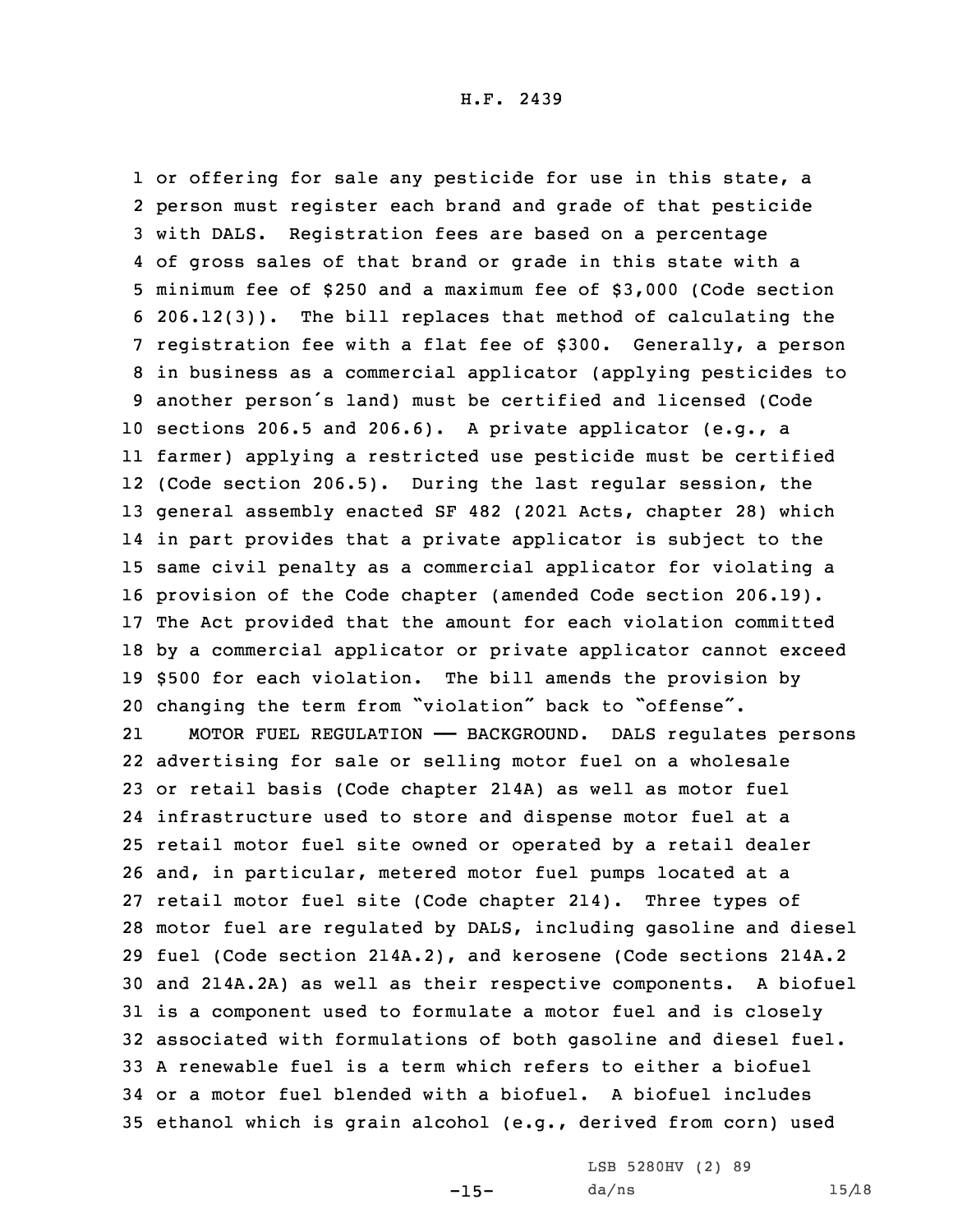to produce ethanol blended gasoline, biobutanol which is isobutyl or n-butyl alcohol (derived from the same feedstocks as ethanol but includes corn stover) used to produce biobutanol blended gasoline, and biodiesel which is often <sup>a</sup> vegetable oil (e.g., derived from soybeans) used to produce biodiesel blended fuel. DALS establishes standards for these motor fuels and their components based on two outside sources of authority: (1) specifications recommended by ASTM international, <sup>a</sup> private globally recognized organization, and (2) requirements adopted by the United States environmental protection agency (EPA). The EPA and the United States federal trade commission (FTC) also regulate the labeling of motor fuel dispensers by 13 requiring information about the motor fuel to be dispensed, such as the octane level of gasoline and the percentage content of any biofuel component (42 U.S.C. §7545 and 40 C.F.R. pt. 1090, 15 U.S.C. §2801 et seq., 42 U.S.C. §17021, 16 C.F.R. pt. 306, and <sup>40</sup> C.F.R. §80.1501(a)). DALS' regulation of <sup>a</sup> renewable fuel depends upon its classification expressed as an abbreviation identifying the renewable fuel according to type followed by <sup>a</sup> number representing the biofuel percentage by volume usually measured by gallon. The designation "xx" is used as <sup>a</sup> stand-in designation for the actual percentage of <sup>a</sup> biofuel percentage threshold (amended Code section 214A.2(5)) depending upon the Code provision (e.g., the E-15 plus gasoline promotion tax credit in Code section 422.11Y). One special exception is E-85 gasoline which is based on <sup>a</sup> percentage range of between 70 and 85 percent by volume of ethanol. MOTOR FUEL REGULATION —— REVISION OF TERMS. The bill revises

 certain terms, including by changing "A.S.T.M. international" to "ASTM international" and defining "biodiesel" by referring to its production method (amended Code section 214A.1). The bill provides for the consistent use of certain terms, including "specifications" which refers to recommendations adopted by ASTM international, "requirements" which refers to EPA regulations, and "standards" which refers to departmental

 $-16-$ 

LSB 5280HV (2) 89  $da/ns$  16/18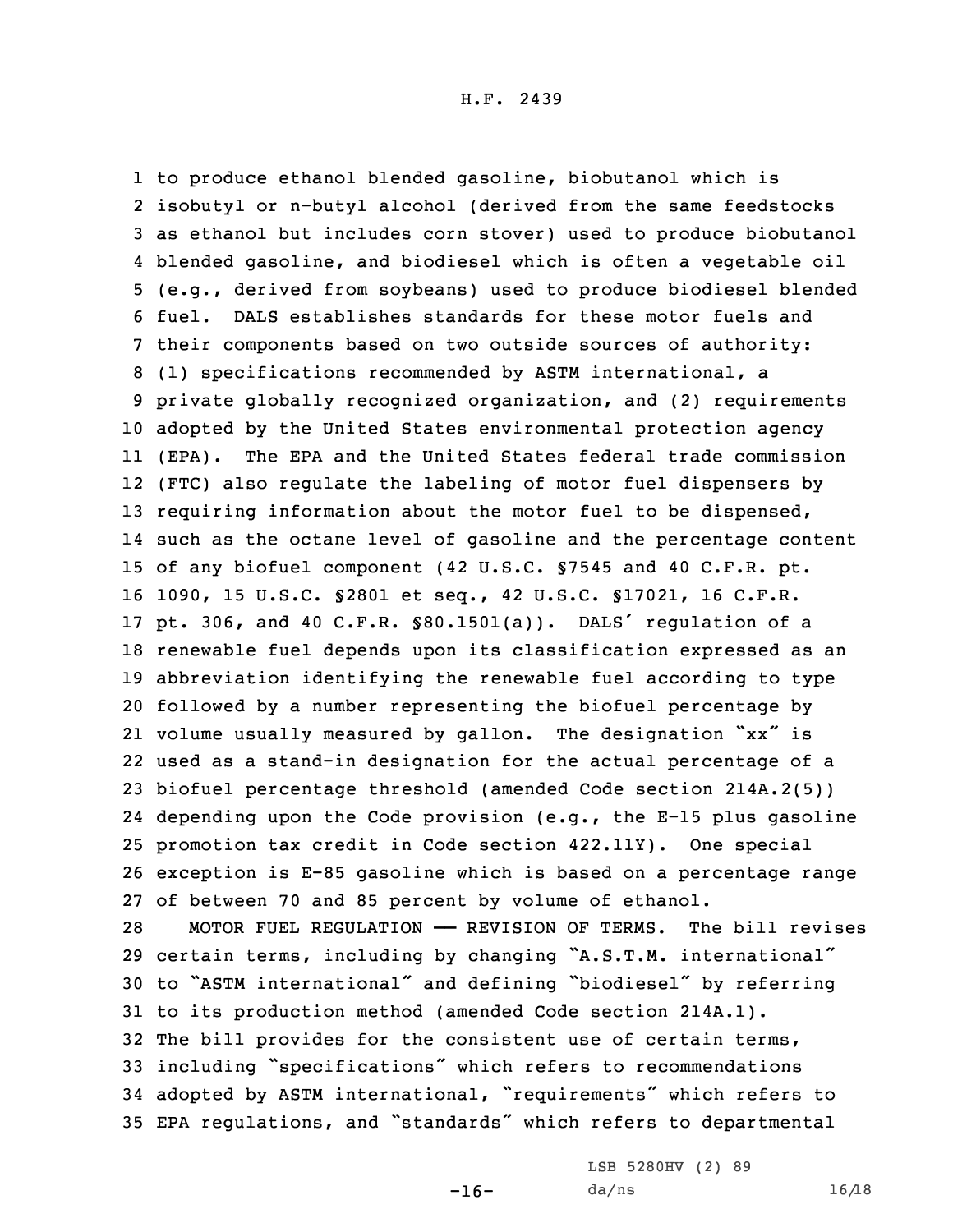rules (amended Code section 214A.2). The bill also provides for the consistent use of the term "standard" which is occasionally referred to as "designation" (amended Code sections 214A.2A, 214A.3, 214A.5, 452A.12, and 455G.31). The bill provides that <sup>a</sup> label is to be placed on <sup>a</sup> "motor fuel dispenser" rather than <sup>a</sup> "motor fuel pump" (amended Code section 214A.16).

 MOTOR FUEL REGULATION —— DEPARTMENTAL STANDARDS. The bill provides that the minimum octane rating for premium grade gasoline is changed from 90 to 91 (amended Code section 214A.2(2)). For all three types of motor fuel, departmental standards may be based in part or in whole on ASTM international specifications, and may include successor specifications. The bill eliminates <sup>a</sup> requirement recognizing that EPA must grant <sup>a</sup> seasonal waiver from its requirements before <sup>a</sup> retail dealer may advertise for sale or sell ethanol blended gasoline (amended Code section 214A.2(3)). The threshold for ethanol blended gasoline is increased from E-9 to E-10 (amended Code section 214A.2(3)) and from B-1 to B-5 for biodiesel blended motor fuel (amended Code section 214A.2(4)). 21 MOTOR FUEL REGULATION —— CLASSIFICATIONS. The bill adds subclassifications for biofuels including for ethanol classified as E-100, biobutanol classified as Bu-100, and biodiesel classified as B-100. The bill also recognizes E-85 according to its revised percentage range, which is 68 to 83 26 percent.

 MOTOR FUEL REGULATION —— ADVERTISING. The bill revises <sup>a</sup> provision which prohibits <sup>a</sup> person from knowingly falsely advertising for sale motor fuel (amended Code section 214A.3). The bill replaces <sup>a</sup> provision that prohibits <sup>a</sup> person from falsely advertising that <sup>a</sup> motor fuel is or is not <sup>a</sup> renewable fuel with <sup>a</sup> provision that prohibits <sup>a</sup> person from falsely advertising the classification of <sup>a</sup> renewable fuel. The bill also eliminates <sup>a</sup> requirement that <sup>a</sup> motor fuel pump (motor fuel dispenser) be affixed with <sup>a</sup> label that identifies the

-17-

LSB 5280HV (2) 89  $da/ns$  17/18